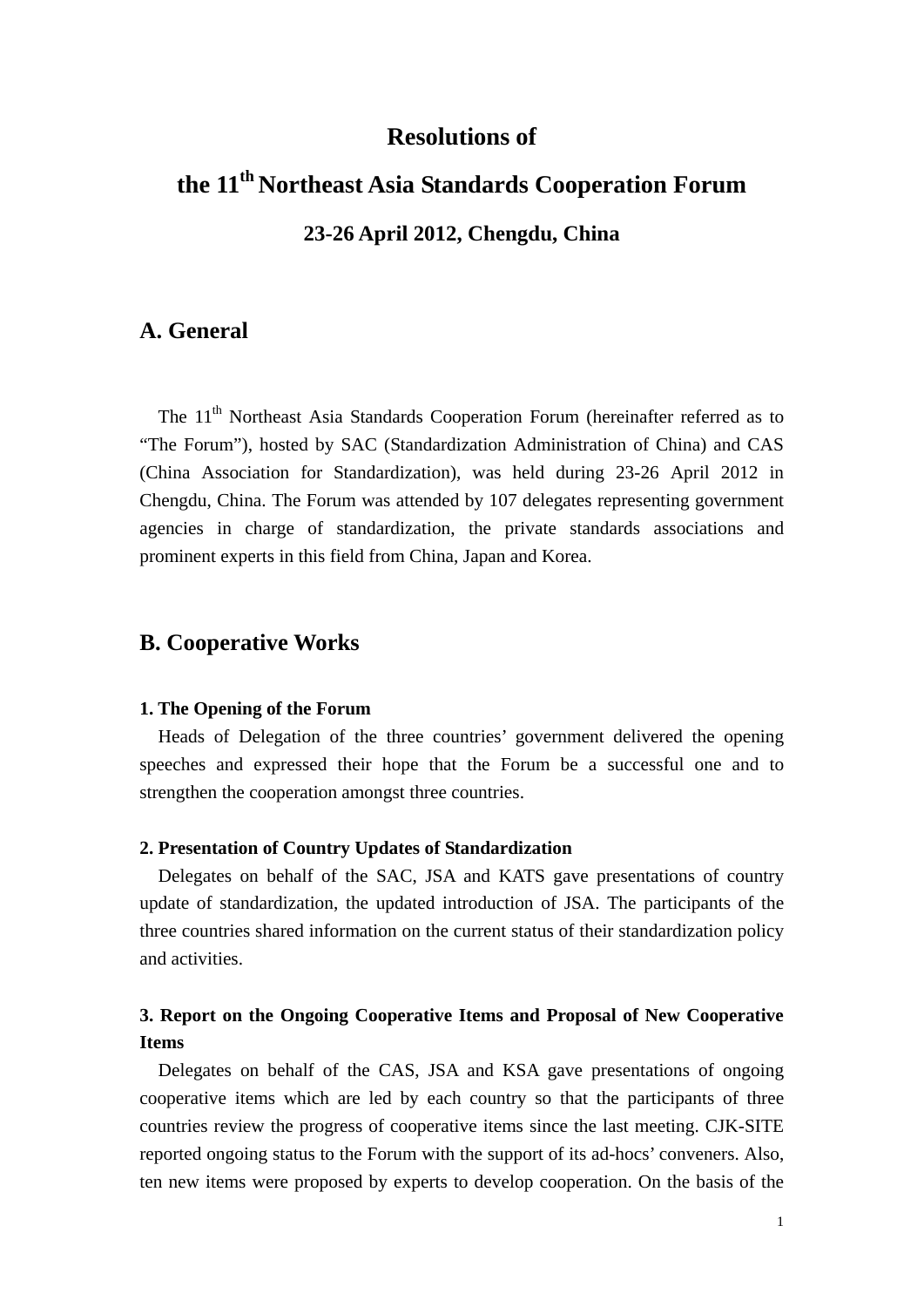progress reports on ongoing cooperative items and new proposals, the Forum resolved as follows:

#### 3.1 Ongoing cooperative Items

The Forum agreed to continue close cooperation on the following items. The contact information, if not yet well-confirmed, shall be provided via respective secretariats of the three countries to the proponent of each project as soon as possible, but no later than 31 July 2012. And the parentheses shall make a status report on each item to the  $12<sup>th</sup>$  Forum in 2013:

- 3.1.1. Studying Procedure for more efficient operation of the Forum (C-J-K)
- 3.1.2. Reinforcement of information exchanges, such as those on national mirror committee of ISO/IEC TCs/SCs of each country (C-J-K)
- 3.1.3. Joint response to the new business of ISO and IEC (C-J-K)
- 3.1.4. Information exchanges on CJK-SITE (China, Japan, Korea-Standards cooperation on Information Technology and Electronics), standardization project on information technology and electronics fields (C-J-K)
- 3.1.5. Accessible Design (J)
- 3.1.6. Cooperation in ISO/TC 171 (Document management applications) of evaluation and preservation of 2-byte font design (J)
- 3.1.7. Test Method for Fibrous Activated Carbon (J)
- 3.1.8. Information exchanges on the activities of ISO/TC 164 (Mechanical testing of metals) (J)
- 3.1.9. Standardization of Thermal Conductivity of Thermal Spray Coating Layers in Ceramics (K)
- 3.1.10. Cooperation on the International Standardization of Products for Seniors  $(K)$
- 3.1.11. Cooperation for Standardization of Eco-friendly Electroplating (K)
- 3.1.12. Cooperation on Smart Grid amongst three countries including new work item in IEC of common interest (C-J-K)
- 3.1.13. Information exchanges and cooperation on standardization on Sewer System Maintenance (J)
- 3.1.14. Information exchanges and cooperation on Reclaimed Wastewater Use in Urban Areas (J)
- 3.1.15. Freight container (C-K)
- 3.1.16. Information exchanges and cooperation on Nuclear Energy and Instrumentation (K)
- 3.1.17. Information exchanges and cooperation on Graphical Symbols (K)
- 3.1.18. Standardization cooperation of Printed Circuit Board (C-J-K)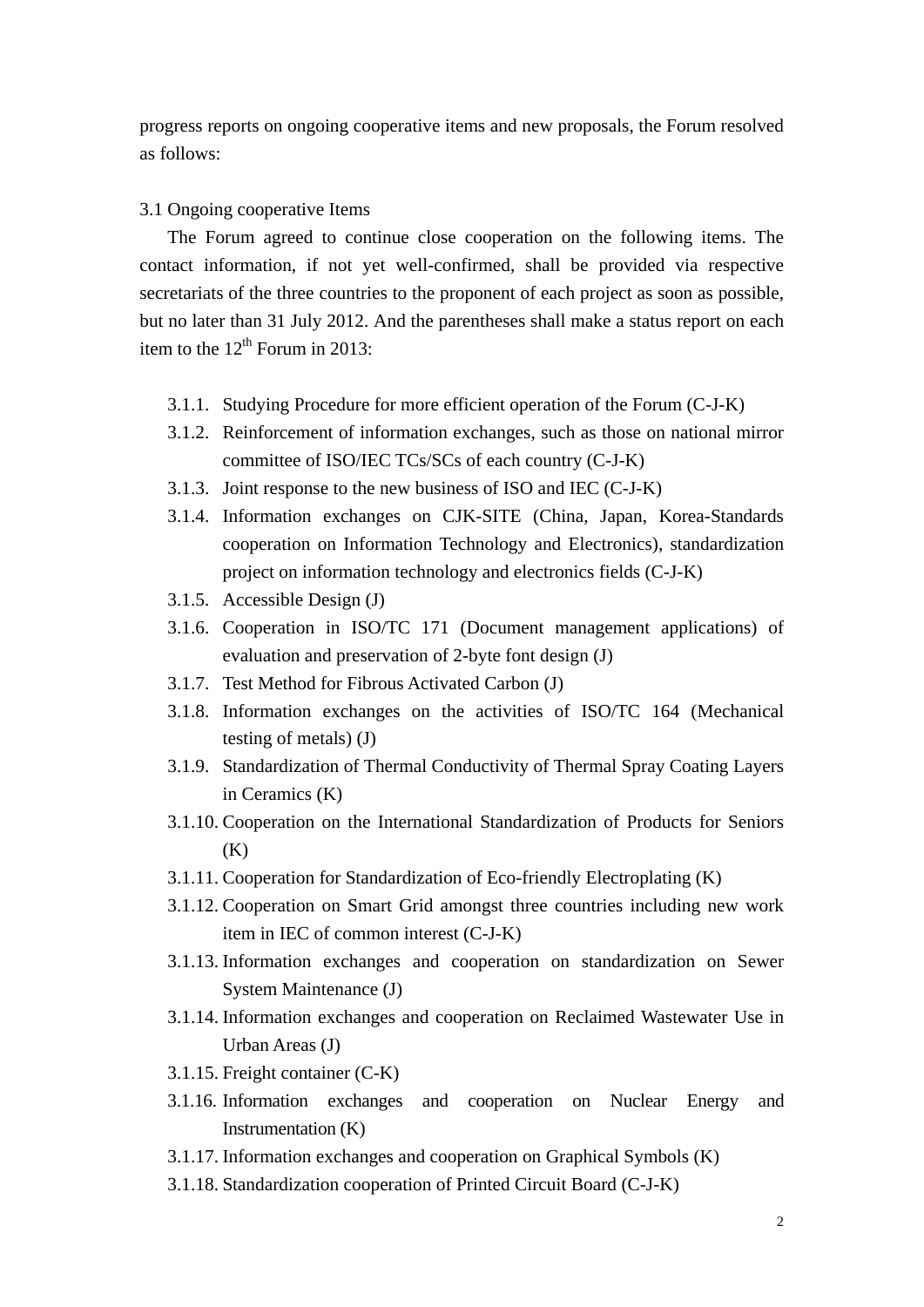#### 3.1.19. Standardization cooperation of Smart City Infrastructure (J)

3.1.20. Cooperation in ISO/TC130/WG12 (Postpress of Printing) (J)

#### 3.2. New Cooperative Item

The Forum agreed to start cooperation on the following new item proposed in this Forum. The detailed contact information shall be provided via the respective secretariats to the Next Forum Secretariat (JSA) as soon as possible, but no later than 31 July 2012. And the party responsible as indicated below in the parentheses shall make a status report on each item to the  $12<sup>th</sup>$  Forum in 2013.

- Determination of thermal conductivity for thermal barrier coatings (J)

#### 3.3. Pending Items

The Forum agreed to consider cooperation on the following new items proposed in this Forum. The responses shall be provided via the respective secretariats to the next Forum Secretariat (JSA) as soon as possible, but no later than 31 July 2 012. And the proponent of the agreed items, if any, shall make reports to the  $12<sup>th</sup>$ Forum in 2013.

- 3.3.1. Cooperation on technical issues and standardization strategy on Smart Home Network (J)
- 3.3.2. Green Intelligent Transport Services based on ICT (K)
- 3.3.3. ISO 7799 & ISO 10275 modification (C)
- 3.3.4. ISO NP of *Performance testing method and nominal operating conditions of CO2 positive displacement refrigerant compressors* (C)
- 3.3.5. Standardization cooperation on series fuel gas pollution control equipment standards of power plant (C)
- 3.3.6. Study on the high-speed rice transplanter standard (C)
- 3.3.7. Trade finance information services cooperation and ISO NP of *Corridors Performance Measurement and Monitoring* (C)

#### **4. Report on Working Group Activities**

The Forum held three WG meetings and two project meetings respectively as follows.

#### 4.1 Report from WG 1-Freight Container

 Mr. Li Jichun, on behalf of the WG 1 - Freight Container, reported the results of activities of WG 1. They discussed 2 cooperative items and decided to take further actions needed. Next meeting schedule was also discussed. (NEAS Forum 11-WG1)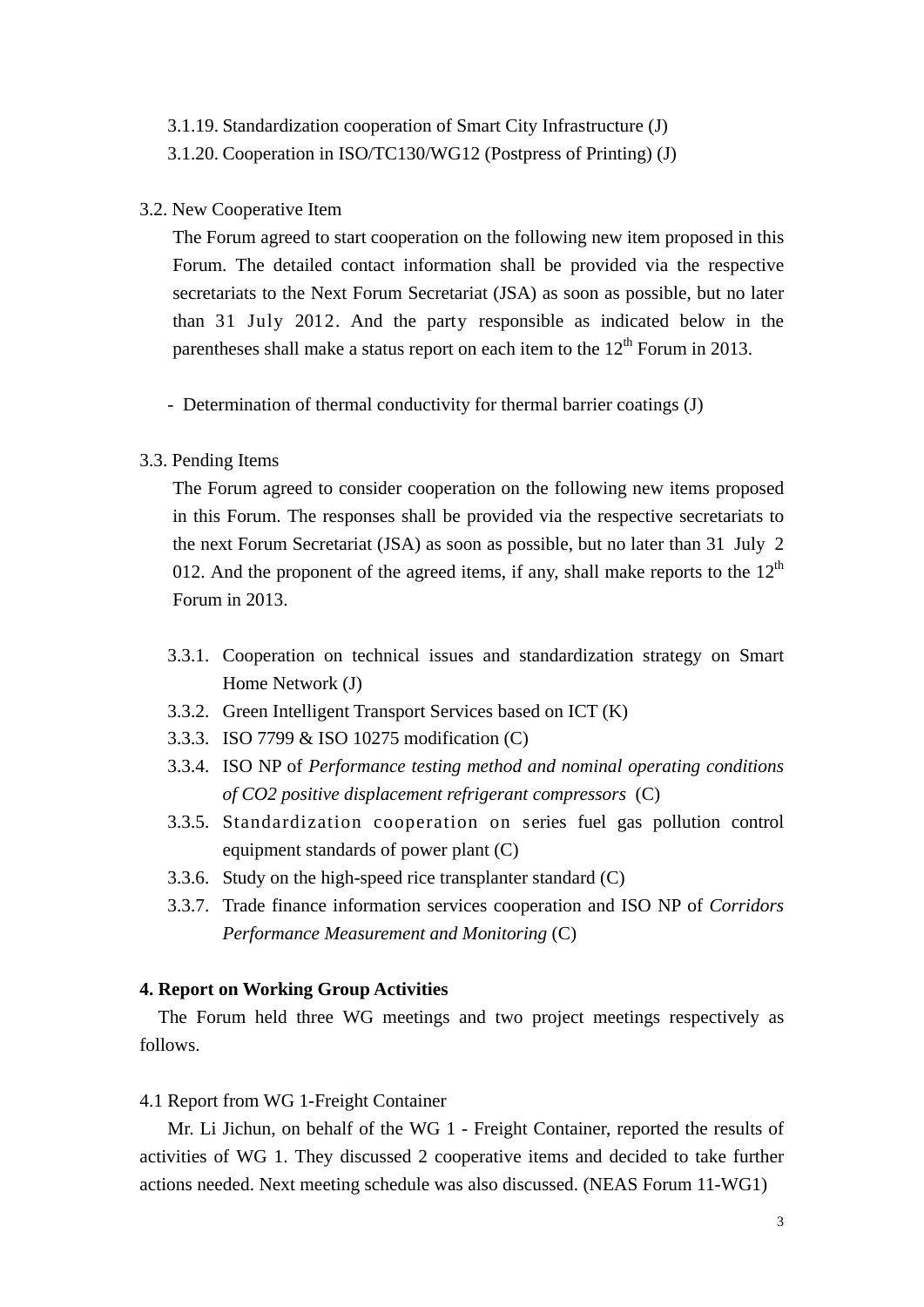#### 4.2 Report from WG 6- Graphical Symbols

Mr. Koyama Keiichi, on behalf of the WG 6 - Graphical Symbols, reported the result of activities of WG 6. They discussed 2 cooperative items and decided to take further actions needed. Next meeting schedule was also discussed. (NEAS Forum 11-WG6)

#### 4.3 Report from WG 7-Printed Circuit Board

Mr. Lee Minsu, on behalf of the WG 7- Printed Circuit Board, reported the result of activities of WG 7. They discussed 2 cooperative items and decided to take further actions needed. Next meeting schedule was also discussed. (NEAS Forum 11-7)

#### 4.4 Report from project meeting 1 - Smart Home Network

Mr. Shobatake Yasuro, on behalf of the project meeting 1 - Smart Home Network, reported the result of activities of project meeting 1. They introduced the current status on home appliance of Japan and China and agreed to work closely. Next meeting schedule was also discussed. (NEAS Forum 11-PM 1)

4.5 Report from project meeting 2 - ISO 7799 & ISO 10275 modification

Mr. Chiba Yusuke, on behalf of the project meeting 2 - ISO 7799 & ISO 10275 modification, reported the result of activities of project meeting 2. They discussed 2 ISO standards whether they should be revised or not. Next meeting schedule was also discussed. (NEAS Forum 11-PM 2)

#### 4.6 Approval of reports

The reports from these three WGs and 2 PMs were approved by the Forum.

#### **5. Cooperation between the CJK-SITE and the NEAS Forum**

The Forum noted that CJK-SITE Plenary meeting was held in parallel at the same time and venue. CJK-SITE and its 4 ad-hocs reported their activities to the Forum. CJK-SITE suggested strengthening the cooperation between the Forum and CJK-SITE.

# **C. Next Forum**

Japan made a proposal to host the  $12<sup>th</sup>$  Forum in 2013 in Japan, which is planned in July, 2013.